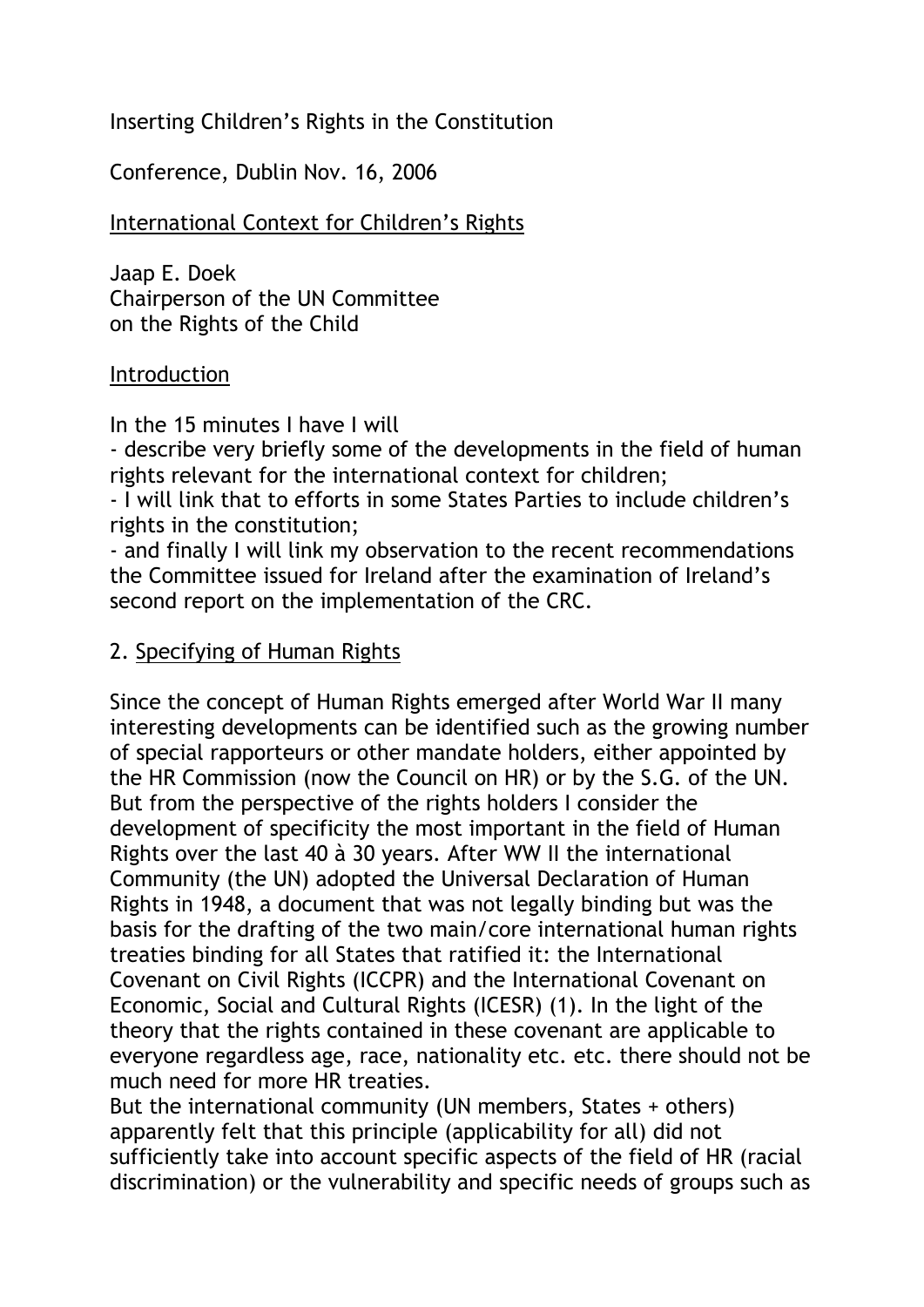women, children and migrant workers (2). If we look back at the last 30 years it is – in my opinion – crystal clear that this development of specificity has in a crucial manner contributed to the protection of e.g. victims of racial discrimination and to strengthen the human rights of specific (vulnerable) groups of citizens: women children, women and migrant workers. This specification of Human Rights is in fact confirmed and strengthened by the many thematic rapporteurs I mentioned before.

This development is ongoing: recently UN working groups agreed on draft conventions for the protection of victims of forced disappearances and on the Rights of persons with disabilities. It is likely that these Conventions will be approved by the GA next year or in 2008.This proliferation of Human Rights Treaties and the related growing number of monitoring committees has increased concerns about the efficiency of this growing monitoring system (overlap and perhaps even contradictions between treaty bodies) and the related growing burden of reporting for States Parties. The kind of ongoing discussion on the need for reform has recently put into a higher gear. Within the context of efforts to reform the system of monitoring Human Rights, proposals have been made which, in my opinion, seriously endanger the specificity of Human Rights treaties and thereby the respect for and the protection of Human Rights of special (vulnerable) groups of citizens.

The proposal to allow States to submit one report on the implementation of all the Human Rights treaties it has ratified was the first one and was rejected thanks to strong opposition of States Parties themselves, UN agencies(e.g. UNICEF), NGO's and the Human Rights treaty bodies including the CRC Committee.

The second proposal is the establishment of one single treaty body (about 25 elected full time employed experts) with the mandate to monitor the implementation of all the Human RightsTreaties (3). During a meeting in Liechtenstein in July 2006 it became clear that there is little support for this proposal among States Parties (4). NGO, UN agencies such as UNICEF and the WHO and the Human Rights treaty bodies had already voiced strong opposition and/or deep concerns. The CRC Committee presented an alternative to the HCHR that could address most of the problems she identified in the current practice of monitoring the implementation of Human Rights.

As far as the international context for children's rights is concerned, the specificity cannot only be found in the CRC as such, but also in other relevant child rights specific documents such as the two Optional protocols, the Beijing Rules, The Havana Rules and the Riyadh Guidelines (5) and most recently the Guidelines on Justice for Child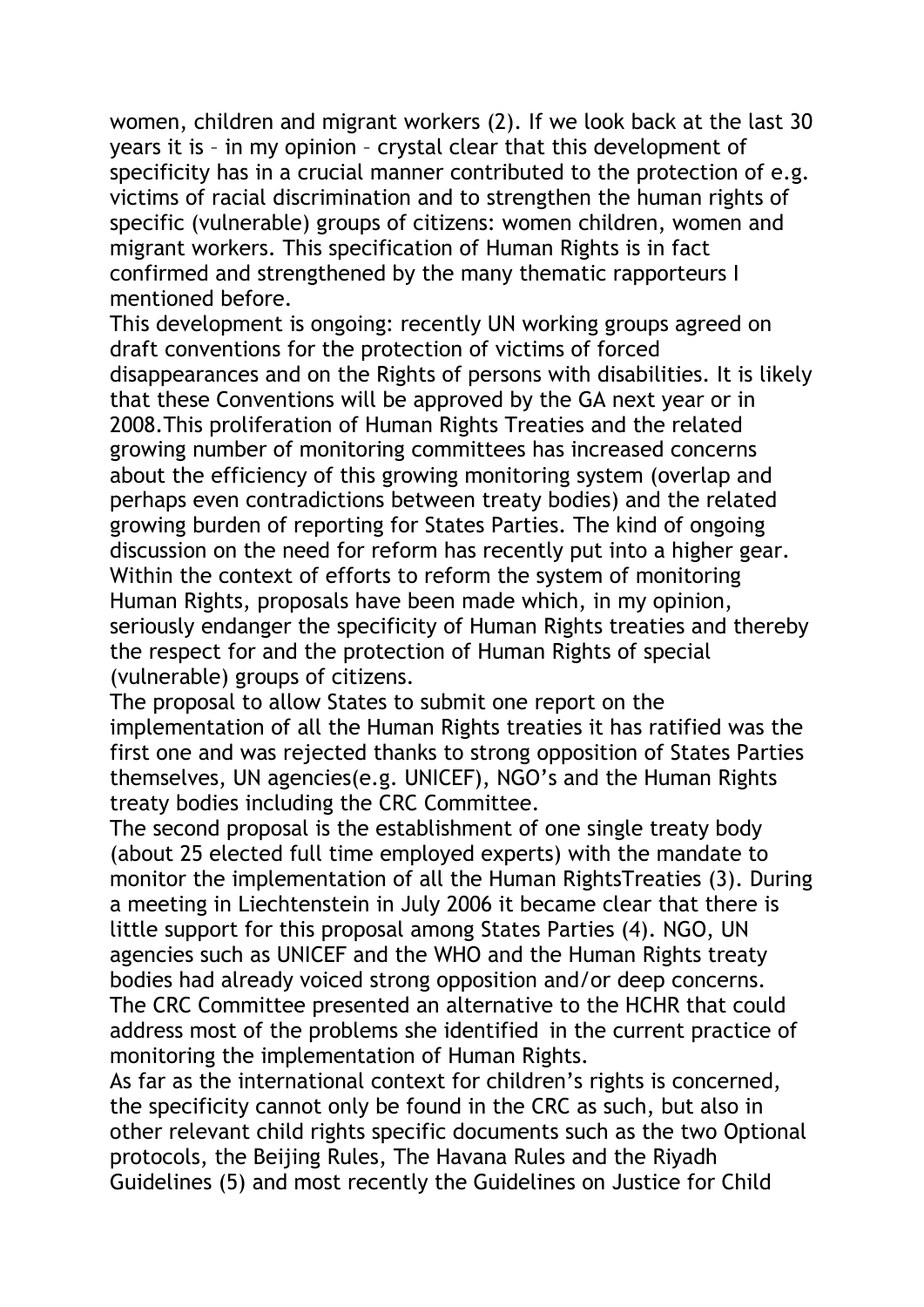Victims and Witnesses of Crime (adopted by ECOSOC in 2005, Resolution 2995/20), There is much more that can be said about the specificity of human rights, in this case of children. I just suggest that you compare e.g. art. 12 ICESCR on the right of everyone to the enjoyment of the highest attainable standard of health with art. 24 CRC and art. 23 on the rights of children with disabilities (the person with disabilities is not at all mentioned in the ICESCR) and art. 13 ICESCR on the right to education with art. 28 and 29 CRC, or art. 14, 15 ICCPR on justice with art. 40 CRC on juvenile justice. The point I want to make is the acknowledgement in the international context of the importance of specificity for the protection of human rights of specific groups of rights holders because this acknowledgement should be reflected in legislative measures and policies and programmes directly or indirectly relevant for children.

# 3. Specificity at the national level

The development briefly described in par. 2 had and continues to have its impact on the activities of States Parties to the CRC. The (simple) statement or provision in the national law that all human rights are equally applicable to children is not enough.

All States Parties have implemented or are in the process of developing legislative measures to reflect the specificity of human rights for children e.g. and in particular in the area of juvenile justice and the different forms of child protection (art. 19-21; 32-38 CRC). But in very few States the specificity of human rights has been incorporated in the Basic Law or Constitution. One of the best examples of how that can be done is art. 28 of the South African Constitution. However, in case a State has a Charter on human rights and responsibilities, specific attention for children (or for women or migrant workers) is very limited or absent (6).

In my opinion inclusion of specific human rights for children in the Constitution or a similar Basic Law, is in line with the international development of specificity. The challenge is of course how to do that in such a way that the core specific human rights of children are incorporated. Again, art. 28 of the South African Constitution can be used as an example. But States Parties may prefer not to have one single article but integrate specific human rights throughout the text of the Constitution/Basic law.

Given the well established importance of the articles 2, 3, 6 and 12 CRC, labelled by the CRC Committee as the general principles of the CRC, it is recommended to include them in the Constitution. In addition, possible other provisions may be e.g. the right of the child to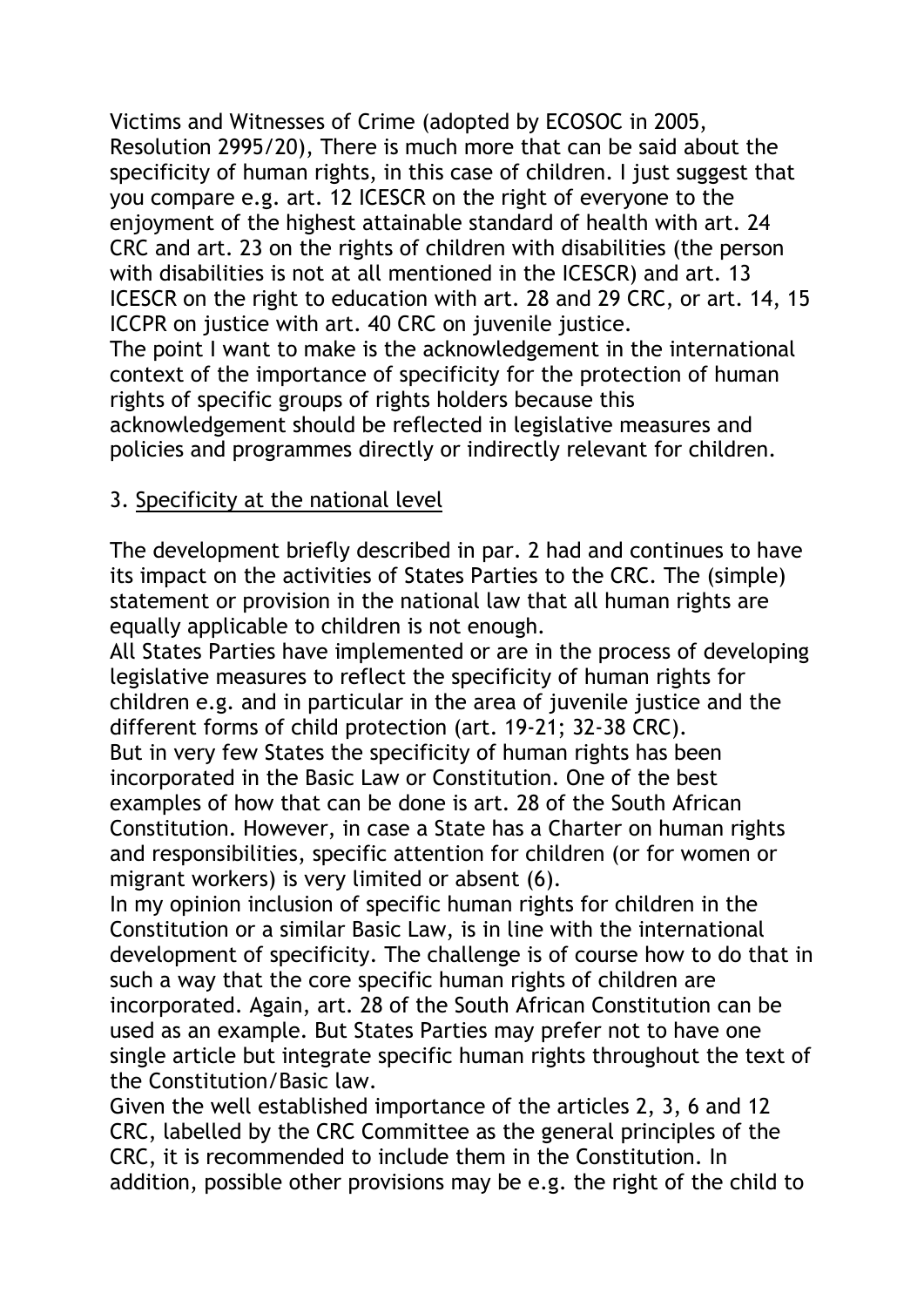be cared for by his parents and the right of a child without parental care to adequate alternative care as much as possible in a family setting, the right of the child to be protected from all forms of violence including corporal punishment and economic, sexual or other forms of exploitation and the right of juvenile offenders to be treated in full compliance with the CRC and in particular par. 1 of art. 40 CRC. In this regard I also like to refer to the recommendation of the CRC Committee made last September(CO's on Ireland 2<sup>nd</sup> report, UN Doc. CRC/C/IEL/CO2) in par. 25:

"Strengthen its effort to ensure, including through Constitutional provisions that children have the right to express their views in all matters affecting them and to have those views given due weight, in particular in families, schools and other educational institutions, the health sector and in communities.

Other recommendations can be read as also including the possibility of constitutional changes e.g. par. 9 "to take further action to incorporate the Convention into domestic law" and par. 23 recommending that the principle of the best interest of the child (……) is fully integrated into all legislation relevant to children".

These Concluding Observations show the many actions Ireland has taken to implement the CRC, but are at the same time an (not unique) example of further measures that have to be taken to integrate and reflect the specificity of the human rights of children in various areas of the domestic law and in policy and programmes.

In this regard and back to the international context for children's right I like to urge the State Party Ireland to play an active part in the follow-up to the recommendations presented in the report of the UN Study of Violence against children, submitted to the GA of the UN on October 11, 2006. This follow-up is necessary at the national level, but also at the international UN level. In that regard it is very disappointing that many States do not support the recommendation to the Secretary General to appoint a Special Representative on Violence against Children (comparable to the Special Rep. on Children in armed conflicts). If the Special Representative is not appointed in the course of 2007 the UN will have confirmed the very low expectations of children expressed during regional consultation on Violence against children (see also my oral report to the General Assembly October 13, 2006).

It also shows that it is not always easy to create a conducive and supportive international context for children's rights.

But don't give up hope and continue to fight because the history of the last 17 years has also shown how much can be achieved (see in addition to OP's/Standards/Guidelines also the World Fit for Children). The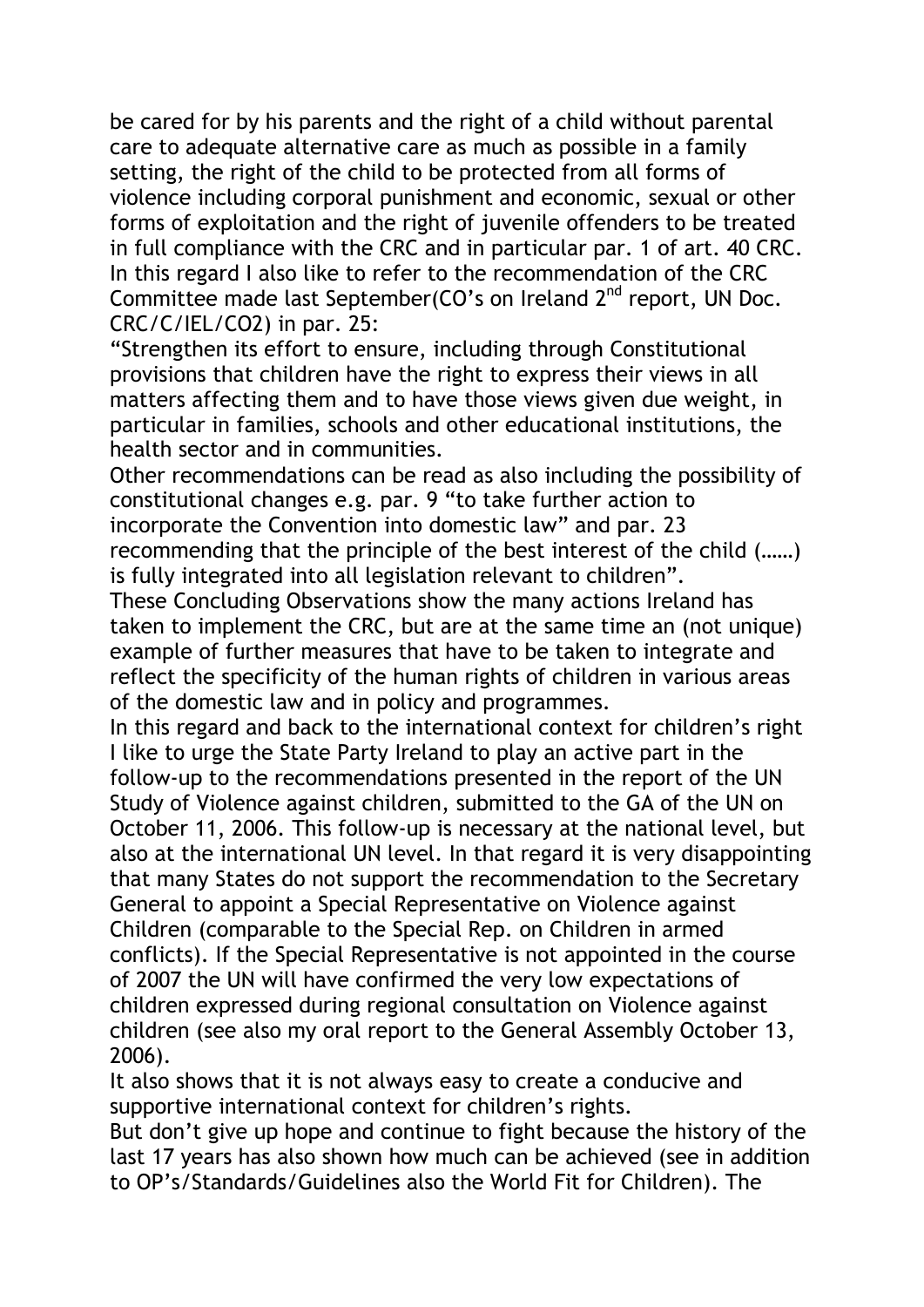major and crucial challenges for the next decade will be implementation, implementation and implementation.

# **NOTES**

**1.** The ICCPR was adopted by the General Assembly (GA) of the UN by resolution 2200 A (XXI) of 16 December 1966 and the ICESCR was adopted by the same GA resolution of 16 December 1966. The first one entered into force on 23 March 1976 and is now ratified by 155 States. The second one entered into force on 3 January 1976 and is now ratified by 155 States .

2. The International Convention on the Elimination of Racial Discrimination was already adopted by the GA in 1965 (21 December, Resolution 2106 A (XX) and entered into force on 4 January 1969 and is now ratified by 173 States.

The other specific HR treaties are: on Torture ((CAT) adopted by the GA on 10 December 1984 (Resolution 39/40), entered into force on 26 June 1987 and is now ratified by 142 States; on the Elimination of all forms of discrimination against Women (CEDAW) adopted by the GA on 28 December 1979 (resolution 34/180) and entered into force on 3 September 1981 and is now ratified by 185 States; the CRC adopted by the GA on 20 November 1989 (resolution 44/25) which entered into force on 2 September 1990 and is now ratified by 192 States (and signed by the remaining two: USA and Somalia); the International Convention on the Protection of the Rights of All Migrant Workers and Members of their Families, adopted by the GA on 18 December 1990 (Resolution 45/158, entered into force on 1 July 2003 and is ratified by 34 States.

3. See the concept Paper of the High Commissioner on Human Rights (UN Doc.HRI/MC2006/2, 22 March 2006).

4. See the Report of this brainstorming meeting on Reform of the Human Rights Treaty Body Reform UN Doc. HRI/MC/2007/2, 8 August 2006.

5. UN Standard minimum rules for the administration of Juvenile Justice (Beijing Rules, adopted by the GA resolution 40/33 on 29 Nov. 1985); the UN Rules for the protection of juveniles deprived of their liberty (Havana Rules, adopted by the GA resolution 45/113 on 14